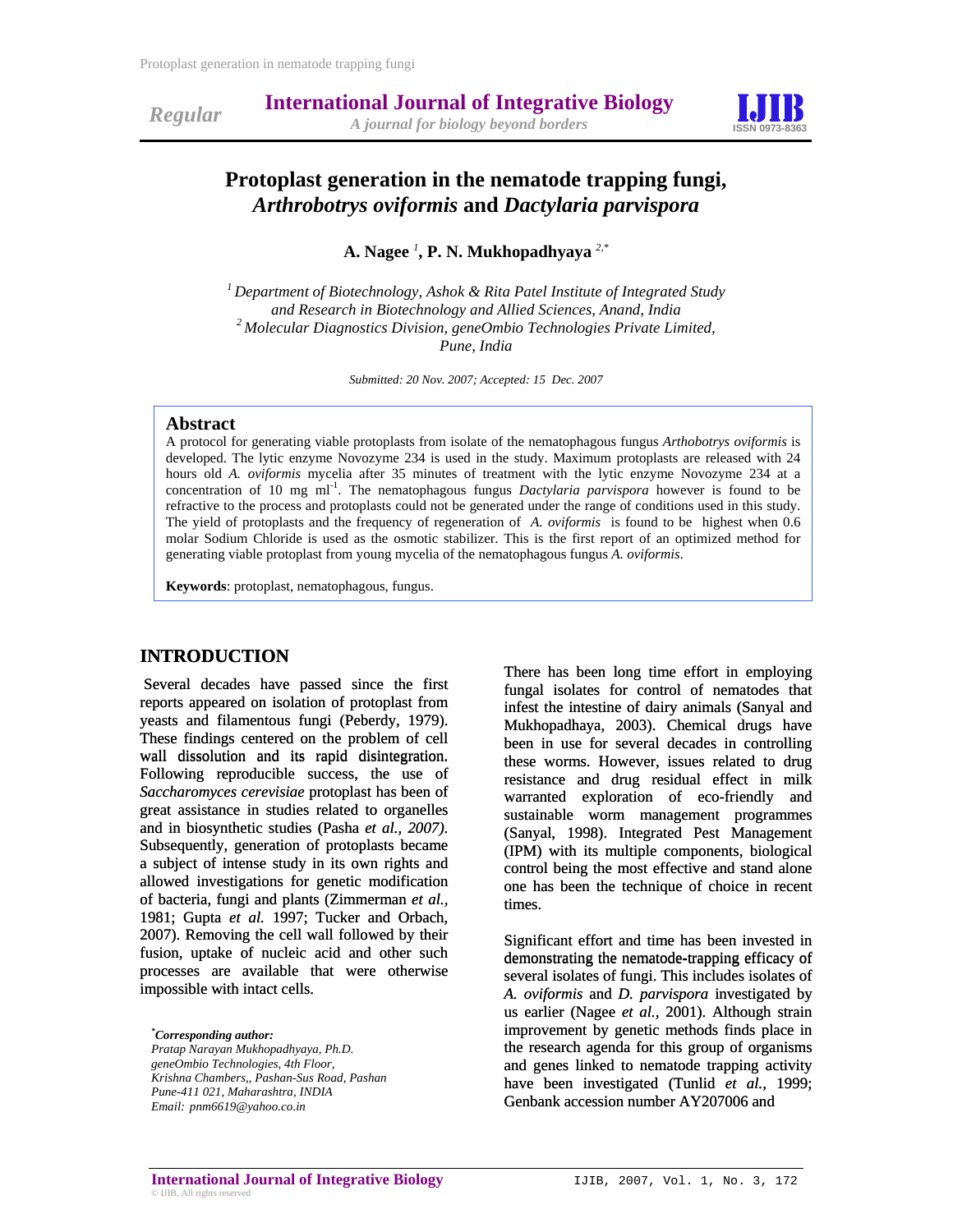| Age of culture in hours                    |              |              |                                                      |                                       |                                   |                                      |                                           |                                                      |                                      |
|--------------------------------------------|--------------|--------------|------------------------------------------------------|---------------------------------------|-----------------------------------|--------------------------------------|-------------------------------------------|------------------------------------------------------|--------------------------------------|
| <i><b>Osmotic</b></i><br><i>stabilizer</i> | 12           | 14           | 16                                                   | 18                                    | 20                                | 22                                   | 24                                        | 26                                                   | 28                                   |
| 0.4 <sub>M</sub><br>$(NH_4)_2SO_4$         | $\mathbf{0}$ | $\mathbf{0}$ | 4.31<br>$(\pm 0.11)$<br>$\mathrm{x}$ 10 <sup>1</sup> | 1.99<br>$(\pm 0.42)$<br>$\rm x~10^2$  | 3.75<br>$(\pm 0.83)$<br>$x\ 10^5$ | 1.01<br>$(\pm 0.34)$<br>$x 10^6$     | 1.12<br>$(\pm 0.25)$<br>$\mathrm{x} 10^6$ | 8.34<br>$(\pm 0.32)$<br>$\mathrm{x}$ 10 <sup>5</sup> | 2.10<br>$(\pm 0.21)$<br>$\rm x~10^4$ |
| 0.6 M NaCl                                 | $\mathbf{0}$ | $\mathbf{0}$ | 8.21<br>$(\pm 0.33)$<br>$\mathrm{x}$ 10 <sup>1</sup> | 5.22<br>$(\pm 0.21)$<br>$\times 10^3$ | 3.91<br>$(\pm 0.11)$<br>$x 10^5$  | 1.00<br>$(\pm 0.31)$<br>$x 10^6$     | 4.00<br>$(\pm 0.60)$<br>$\times 10^6$     | 1.77<br>$(\pm 0.33)$<br>$\times 10^6$                | 6.10<br>$(\pm 0.52)$<br>$\rm x~10^4$ |
| 0.7 M KCI                                  | $\mathbf{0}$ | $\mathbf{0}$ | 9.27<br>$(\pm 0.27)$<br>$\mathrm{x}$ 10 <sup>0</sup> | 6.21<br>$(\pm 0.55)$<br>$\rm x~10^2$  | 1.33<br>$(\pm 0.11)$<br>$x\ 10^5$ | 5.34<br>$(\pm 0.77)$<br>$\rm x~10^5$ | 2.7<br>$(\pm 0.35)$<br>$x 10^6$           | 1.99<br>$(\pm 0.41)$<br>$\mathrm{x}$ 10 <sup>5</sup> | 9.87<br>$(\pm 0.43)$<br>$\ge 10^3$   |

**Table 1:** Rate of release of protoplasts from *A. oviformis* mycelia harvested at different time points.

AY126451), there is still vast scope for genetic improvement of these organisms in the laboratory and their subsequent exploitation in the field.

The present study reports rapid release of protoplasts from *A. oviformis* following treatment with Novozyme 234 cell wall degrading enzyme. This is followed by their subsequent regeneration and self-fusion in the presence of Polyethylene Glycol (molecular weight 6000). The aim of this work is to establish a protocol for protoplast generation and fusion technology. This will facilitate a basis for introducing advantageous genetic alterations and establishing their selection that is otherwise not feasible technically by classical molecular biology techniques.

### **MATERIALS AND METHODS**

#### **Organisms**

*A. oviformis* and *D. parvispora* used in this study were isolated (Nagee *et al.,* 2001) and maintained in Potato Dextrose Agar (Hi Media Private Limited, India) slants amended with tetracycline (35  $\mu$ g/ml) and stored at 6<sup>0</sup>C.

### **Chemicals and enzymes**

Novozyme 234 was obtained from Sigma Aldrich (USA). Other chemicals used in this study were of Analar grade. Pre-mixed dehydrated media were used from Hi Media Private Limited, India.

#### **Culture conditions**

Fungal spores were harvested from pure cultures of *A. oviformis* and *D. parvispora,* freshly grown on Potato Dextrose solid medium by adding 2 ml of sterile phosphate buffer (pH-5.8). The spore suspension was then vortexed for 30 seconds and 250 µl was immediately dispensed to inoculate 9 different Czapex Dox liquid medium-containing flasks and incubated for 12– 28 hours at  $28^{\circ}$ C on a rotary shaker at 180 revolutions minute-1. Periodic harvesting of mycelia was done from each of the flasks after 12, 14, 16, 18, 20, 22, 24, 26 and 28 hours respectively.

## **Experimental design and formation of protoplast**

Harvested mycelia were collected aseptically by filtration through G1 filter and washed with cold 0.2 molar phosphate buffer pH 5.8. 100mg of these wet mycelia harvested from each of the flasks were then added to tubes divided into 5 sets, each comprising of 6 tubes. The five sets were labeled as  $[(NH_4)_2SO_4, KCl, NaCl, Sucrose]$ and  $MgCl<sub>2</sub>$  respectively and the six tubes of a set were labeled as 0.3M, 0.4M, 0.5M, 0.6M, 0.7M and 0.8M respectively with the name of the set prefixed to it. (Example: KCl 0.3M, KCl 0.4M, KCl 0.5M, KCl 0.6M, KCl 0.7M, KCl, 0.8M). All tubes contained 0.2 molar phosphate buffer,  $10 \text{ mg ml}^{-1}$  of Novozyme 234. Each set of tubes contained the respective osmotic stabilizer  $[(NH<sub>4</sub>)<sub>2</sub>SO<sub>4</sub>, KCl, NaCl, sucrose or MgCl<sub>2</sub>]$  at a concentration of 0.3, 0.4, 0.5, 0.6, 0.7 and 0.8 molar concentration respectively. The tubes were incubated at room temperature with gentle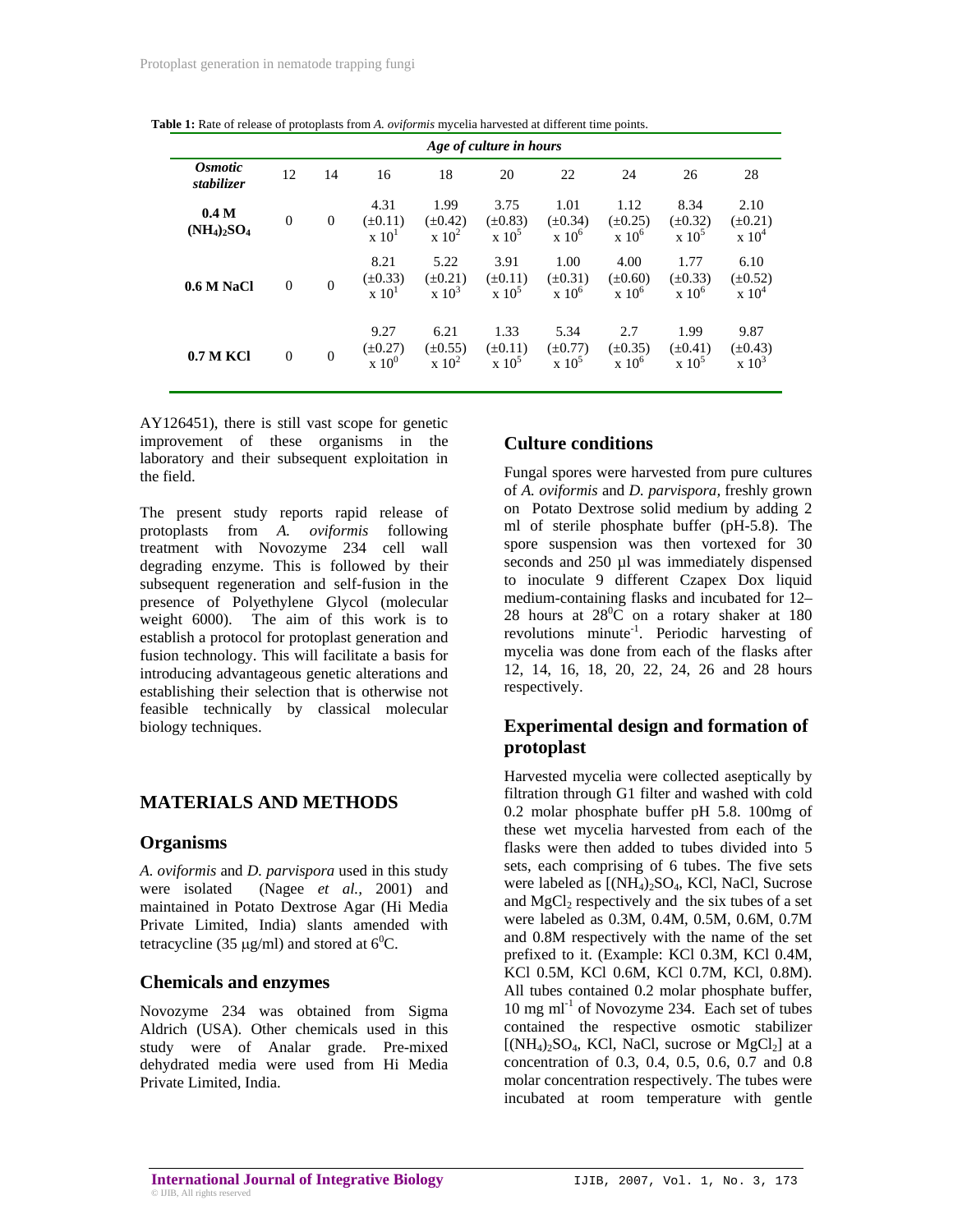shaking. Protoplast yield were determined using a Neubauer haemocytometer.

#### **Protoplast regeneration**

The reaction mixtures were filtered through a G (porosity-2) sintered glass funnel and centrifuged at  $900$  revolutions minute<sup>-1</sup>. The pellet suspended in stabilizer solution, was diluted and subsequently plated on to regeneration medium. Regeneration as carried out in Czapex Dox agar medium. Osmotic stabilizers were added as additional supplements along with Triton-X 100, which served to restrict the colony formation. The soft agar overlay (0.5%) on the top had similar composition.

**Table 2:** Protoplast yield and regeneration frequency of 24 hours old *A. oviformis* mycelia treated with Novozyme 234 for 35 minutes in presence of varying concentrations of different osmotic stabilizers.

| <i><b>Osmotic</b></i><br><i>stabilizer</i>     | <b>Protoplast yield/ml</b><br>of reaction mixture<br>$\boldsymbol{a}$ | Regeneration<br>frequency<br>$(%)^b$ |
|------------------------------------------------|-----------------------------------------------------------------------|--------------------------------------|
| 0.4 M<br>$(NH_4)$ <sub>2</sub> SO <sub>4</sub> | 1.12 ( $\pm$ 0.25) x 10 <sup>6</sup>                                  | $2.87 + 0.70$                        |
| 0.6 <sub>M</sub><br>NaCl                       | $4.0 \ (\pm 0.60) \times 10^6$                                        | $8.1 \pm 0.55$                       |
| 0.7 <sub>M</sub><br>KCl                        | $2.7 \ (\pm 0.35) \times 10^6$                                        | $4.1 + 0.40$                         |

<sup>*a*</sup>Mean ± S.D. expressed,  $n = 6$ <br><sup>*b*</sup>Mean ± S.D. expressed,  $n = 3$ 

### **Protoplast regeneration**

The reaction mixtures were filtered through a G (porosity-2) sintered glass funnel and centrifuged at 900 revolutions minute<sup>-1</sup>. The pellet suspended in stabilizer solution, was diluted and subsequently plated on to regeneration medium. Regeneration as carried out in Czapex Dox agar medium. Osmotic stabilizers were added as additional supplements along with Triton-X 100, which served to restrict the colony formation. The soft agar overlay (0.5%) on the top had similar composition.

### **Protoplast fusion**

For self-fusion of the protoplasts, the mycelia protoplast were separated from mycelial debris as described above and washed with 0.7 molar NaCl. 1 x  $10<sup>7</sup>$  protoplasts were collected through centrifugation and suspended in 1 ml of prewarmed  $(30^0C)$  solution comprising of 30% (w/v)

Polyethylene glycol, molecular weight 6000 (Sigma Aldrich, USA) in  $0.02$  molar CaCl<sub>2</sub>.  $2H<sub>2</sub>O$ , 0.06 molar glycine andadjusted to pH 7.5 with 0.01 molar NaOH. After incubation for 35 minutes at  $30^0$ C, 100  $\mu$ l of the suspension was observed under a phase contrast microscope and photographed using an automatic Nikon-make microscope camera.

## **RESULTS**

*A. oviformis* belong to class Deuteromycetes of kingdom Mycota. We have earlier demonstrated their ability to trap live nematodes (Nagee *et al*, 2001). In recent studies conducted in our laboratory, cryo-preserved spores from *A. oviformis* are shown to have significant potential for affecting biological control of animal nematodes in areas of intense animal activity. Ability to introduce foreign genes within an economically important filamentous fungus such as *A. oviformis* depends upon the availability of a viable protocol for generating protoplasts, which is an important stage in the process of introducing foreign genes within such an organism.

Through the technique of differential displayreverse transcriptase (DD-RT) PCR using nematode-induced and un-induced cultures, we had earlier identified a region of exon-II of the serine protease gene indicating the role of this gene in nematophagous activity of *A. oviformis* and *D. parvispora* (Genbank accession number AY207006 and AY126451 respectively). However, appropriate exploitation of this finding to generate a superior strain requires a gene delivery system in these organisms. To our knowledge, as of today, there are no reports on protocol for release of protoplasts in *A. oviformis* except for a citation for *A. oligospora*  (Tunlid *et al*., 1999).

The lytic enzyme mixture produced by *T. harzianum* and marketed as Novozyme 234 (Sigma Aldrich, USA) is well characterized and widely used for release of protoplasts from filamentous fungi (Hamlyn *et al.,* 1981; Kolar *et al.,* 1985). In this study, its effect on generation of protoplasts from *A. oviformis* and *D. parvispora* is investigated.

In case of *A. oviformis*, protoplast are generated from mycelia harvested at different time points after inoculation of liquid media with fungal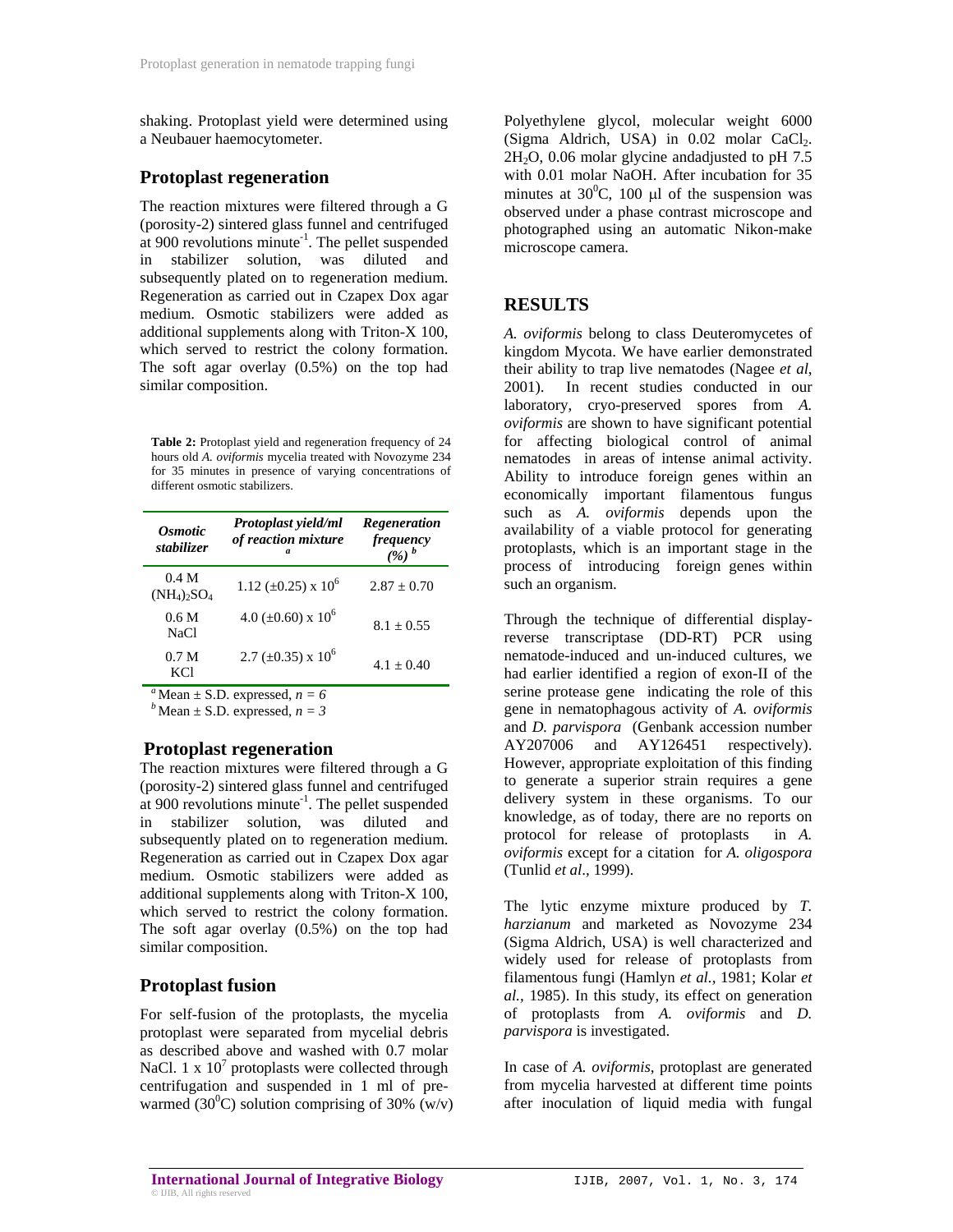spores. It is observed that no protoplasts are generated from mycelia harvested after 14 hours of inoculation. Thereafter, there is a gradual rise in number of protoplasts formed from mycelia harvested between 14-24 hours with a peak value at 24 hours for all three osmotic stabilizers followed by a decline in the next 4 hours (Table 1).

Walls from cultures in the early and midexponential phase of growth are more susceptible to lytic enzymes than those derived from old cultures of a fungus. It is found that protoplast yield from *Aspergillus flavus* is highest when culture in the exponential phase of growth are used. This has earlier been confirmed for other species (Peberdy, 1979). Possibly, 24 hours old mycelia of *A. oviformis* represent an appropriate phase of growth where the mycelial walls are most susceptible to lytic enzymes.



**Figure 1:** Formation of protoplast in *A. oviformis* following treatment with Novozyme 234.

The protoplasts are released from *A. oviformis* after 35 minutes of incubation with the lytic enzyme (Figure 1)*.* On the other hand, *D. parvispora* is found to be refractive to protoplast release even after incubation of the mycelia (harvested at different time points and ranging from 12 to 28 hours) with the lytic enzyme for more than 120 minutes.

It must be noted that it is desirable to obtain rapid release of protoplasts for different reasons. When studies pertaining to biological enzymes, metabolic pathways are to be undertaken, prolonged incubation of mycelia with lytic enzyme may alter and decrease the resting cell activity. Further, a shorter contact of the lytic enzyme with the cell wall may increase the

regeneration efficiency (Lakshmi and Chandra, 1993).



**Figure 2:** Regeneration of protoplast into mycelial structure in presence of 0.6 molar NaCl as the osmotic stabilizing agent.

While the commercially available lytic enzyme Novozyme 234 is found to release protoplast effectively within 35 minutes of incubation with freshly grown mycelia in *A. oviformis*, it is possible that a combination of lytic enzymes such as Novozyme 234 and Cellulase may further decrease the time required for the release of protoplasts.

Among a range of osmotic stabilizers of varying concentrations used in this study, the best results are obtained at concentrations of 0.4M, 0.6M and  $0.7M$  for  $(NH_4)$ <sub>2</sub>SO<sub>4</sub>, NaCl and KCl respectively, amongst which, the highest value is obtained from 0.6M NaCl (Table 2). The regeneration frequency of the protoplasts is also found to be highest when the age of the culture prior to treatment with the lytic enzyme is 24 hours (Table 2; Figure 2). One of the reasons might be that 24 hours old mycelia represent a genetically and physiologically mature stage, that is reached gradually from the time of inoculation. On the other hand, after 24 hours th mycelia start getting anucleated which is reflected in their ability to regenerate effectively.

A stabilizer is essential for imparting osmotic protection to the new-born protoplasts after the cell wall is removed by enzymatic treatment. An extensive range of inorganic salts, sugars and sugar alcohols have been successfully used for this purpose. However, inorganic salts have been found to be more effective as osmotic stabilizer for filamentous fungi and sugar and sugar alcohols are more effective for yeasts. The cause and purpose of the use of osmotic stabilizers is not entirely for osmotic protection but is also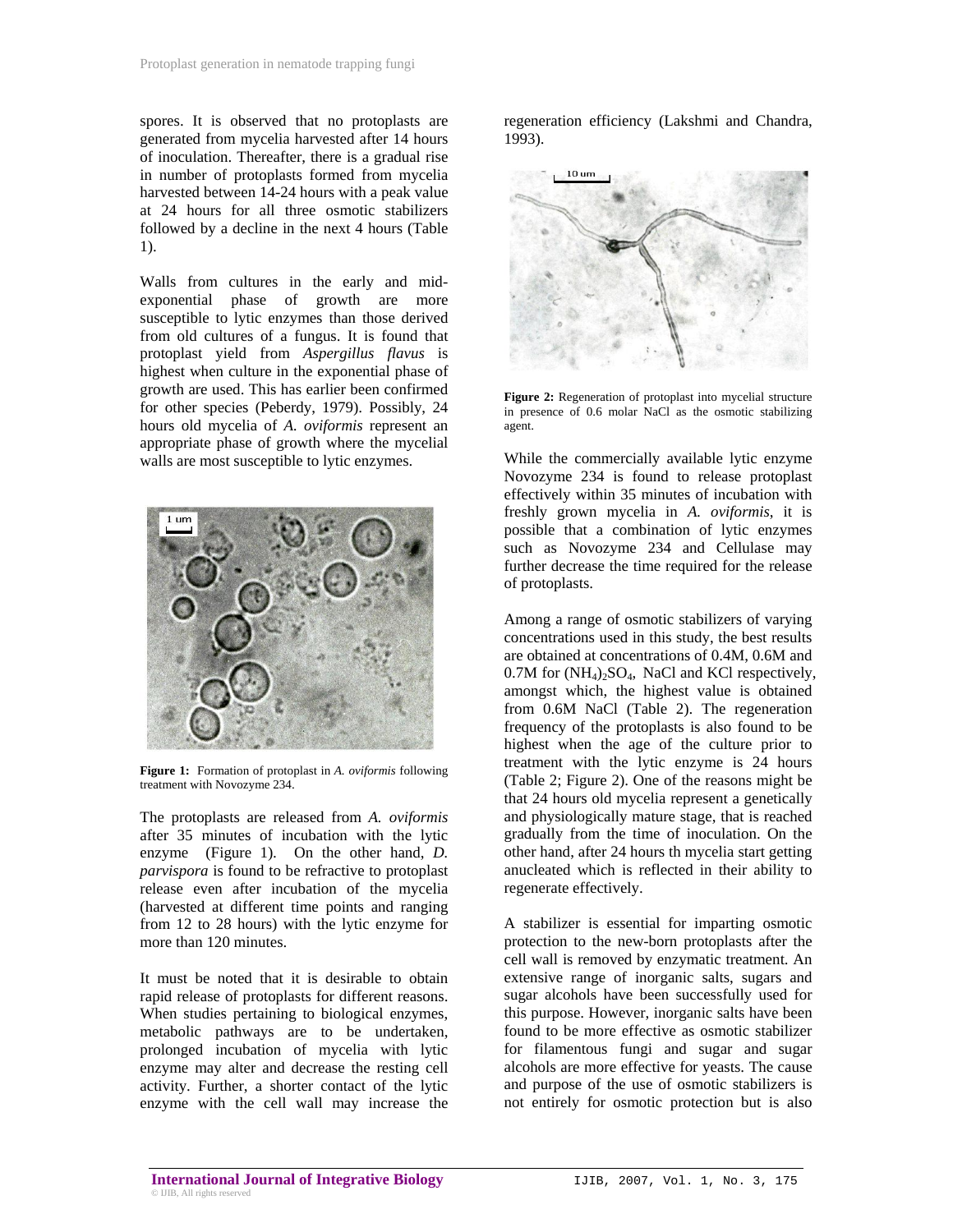related to other factors such as cation-binding to the hyphal walls (Peberdy, 1979).

Regeneration efficacy of the protoplasts of *A. oviformis* does not vary with time after which it was harvested after inoculation. Literature supports the fact that uniform regeneration and reversion is not a general property of all protoplasts (Jarl *et al.*, 2004). This frequency can be variable even for any single species. Studies with *Fusarium culomorum* show that reversion frequency is influenced by carbon source in the regeneration medium and reversion value of 5- 82% is obtained varying this component (Peberdy, 1979). One general reason for low reversion frequency of protoplast is however the absence of nucleus. Further, protoplast originating from distal end of the hyphal organization is known to lack the capacity of regeneration, which may account for poor regeneration frequency.



**Figure 3:** Two protoplasts of *A. oviformis* fusing in the presence of 30% polyethylene glycol (molecular weight 6000) as the fusagenic agent. Granular cytoplasmic material is visible under higher magnification.

 During self-fusion of the protoplasts in *A. oviformis*, immediately after the addition of polyethylene glycol (molecular weight 6000), they are seen to adhere with each other followed by visible shrinking which is indicative of the high degree of osmotic pressure within the solution. Stages of fusion of two protoplasts are documented after 35 minutes of incubation of the protoplasts with polyethylene glycol under a phase contrast microscope (Figure 3). However, they could not be specifically selected on a solid medium due to lack of distinctive genetic markers. This is the reason why we could only generate quantitative data on the rate of selffusion of protoplasts in *A. oviformis*.

The impetus for the use of fusion techniques with fungal protoplasts has originated from identical work on animal and plant cells (McManus *et al.*,1994; Zimmerman *et al.*, 1981). Spontaneous fusion of protoplasts in fungi has been also been reported earlier (Peberdy, 1979). In these studies, it has been demonstrated that the use of polyethylene glycol (molecular weight of 4000 to 6000) enhances the fusion efficiency of the protoplasts by thousand fold. However, the concentration of this chemical constituent (polyethylene glycol) is critical since low concentration fails to cause fusion while high concentration makes the environment hypertonic causing the protoplast to shrink resulting in low frequency of fusion.

The fusion of protoplasts is equally applicable to the question of transmission of cytoplasmic genetic determinants such as mitochondria. The use of petite strains of yeast has provided an interesting system to demonstrate mitochondrial transfer. The protoplast of *Kluveromyces* could be successfully fused to restore respiratory competence to petite micro colony cells and to establish a preliminary genetic analysis of respiratory deficient mutants (Peberdy, 1979). In view of these observations it seems possible to restore respiratory or other similar deficiencies that are caused due to cytoplasmic genetic determinants in economically important fungi such as A*. oviformis*, through the process of self fusion of protoplasts. However, suitable auxotrophic markers must be present in the parent strains such that defined media incorporated with appropriate amino acids can be employed during selection of true fusants.

One of the significant advantages in developing protocol for viable protoplast generation and reversal is in establishing a gene delivery system with the help of electro-transformation technology. With techniques for gene-searching and engineering developing at a rapid pace, it would soon be a necessity to have a proper gene delivery system in such economically important fungus in order to generate genetically improved strains. In this context, the findings of this study are significant and have the potential to contribute in the process of development of a gene delivery system in this important species of nematophagous fungus.

*D. parvispora* mycelia did not respond to Novozyme 234 since no cell wall degradation is